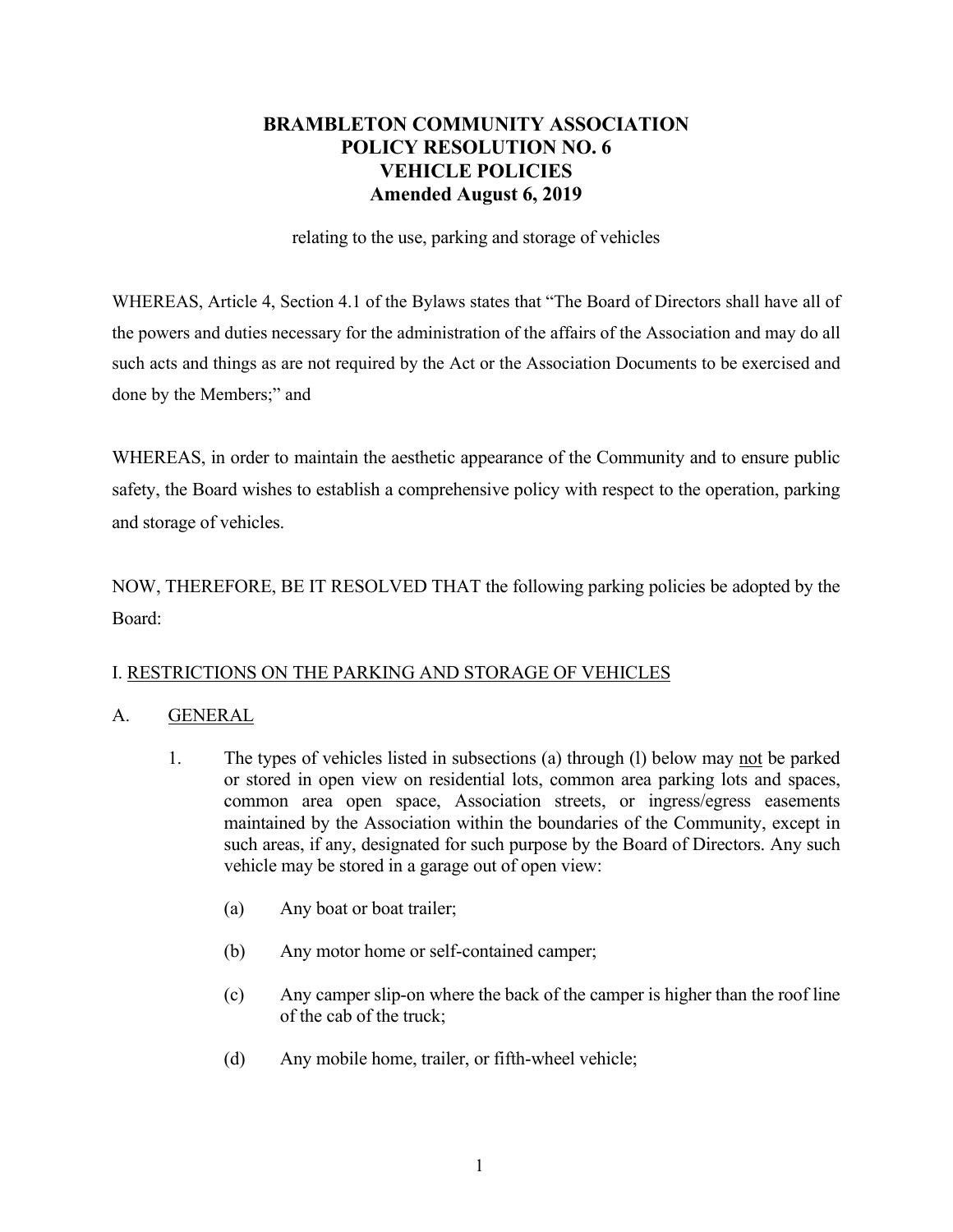- (e) Any pop-up camp/tent trailer or similar recreation-oriented portable vehicle, transportable facility, or conveyance;
- (f) Any other vehicle not defined above which is not licensed or regularly used for daily transportation, including dune buggies, non-operational automobile collections, or other automotive equipment not licensed for use on the highways of Virginia;
- (g) Any vehicle defined as a commercial vehicle by the Virginia state law;
- (h) Any vehicle, including passenger cars, vans, and trucks normally used for private purpose but painted with or carrying commercial advertising, logos, or business names unless they meet the following criteria:
	- I. A form fitting, solid color cover which has been designed specifically for the vehicle must be placed on the vehicle and secured and it must remain in place for the entire time the vehicle is parked within the community;
	- II. The cover must be in good repair, without tears or discoloration;
	- III. The use of tarps or other coverings not specifically designed for the vehicle is prohibited;
	- IV. If blackout magnets are to be used, they must match the main color of the vehicle and must completely cover all visible commercial references.
- (i) Private or public school or church buses;
- (j) Any vehicle exceeding eighteen (18) feet in length and/or eight (8) feet in width or which is more than three (3) tons gross weight, irrespective of whether or not such vehicle would otherwise be permitted in accordance with other terms of this Resolution;
- (k) Any vehicle with any type of "For Sale" sign displayed in or on the vehicle.
- 2. Junk or derelict vehicles
	- (a) A vehicle shall be deemed to be a derelict vehicle if it is missing any necessary parts, such as, but not limited to, tires, wheels, engine, etc., that are necessary for operation of the vehicle on public streets. A vehicle shall also be classified as a derelict vehicle if it does not have a current state inspection sticker or current license.
- 3. The performance of major repairs to vehicles, including painting and the drainage of automobile fluids, is not permitted on any lot or on common areas within the Community, except for repairs that may be made in a garage or other enclosed structure.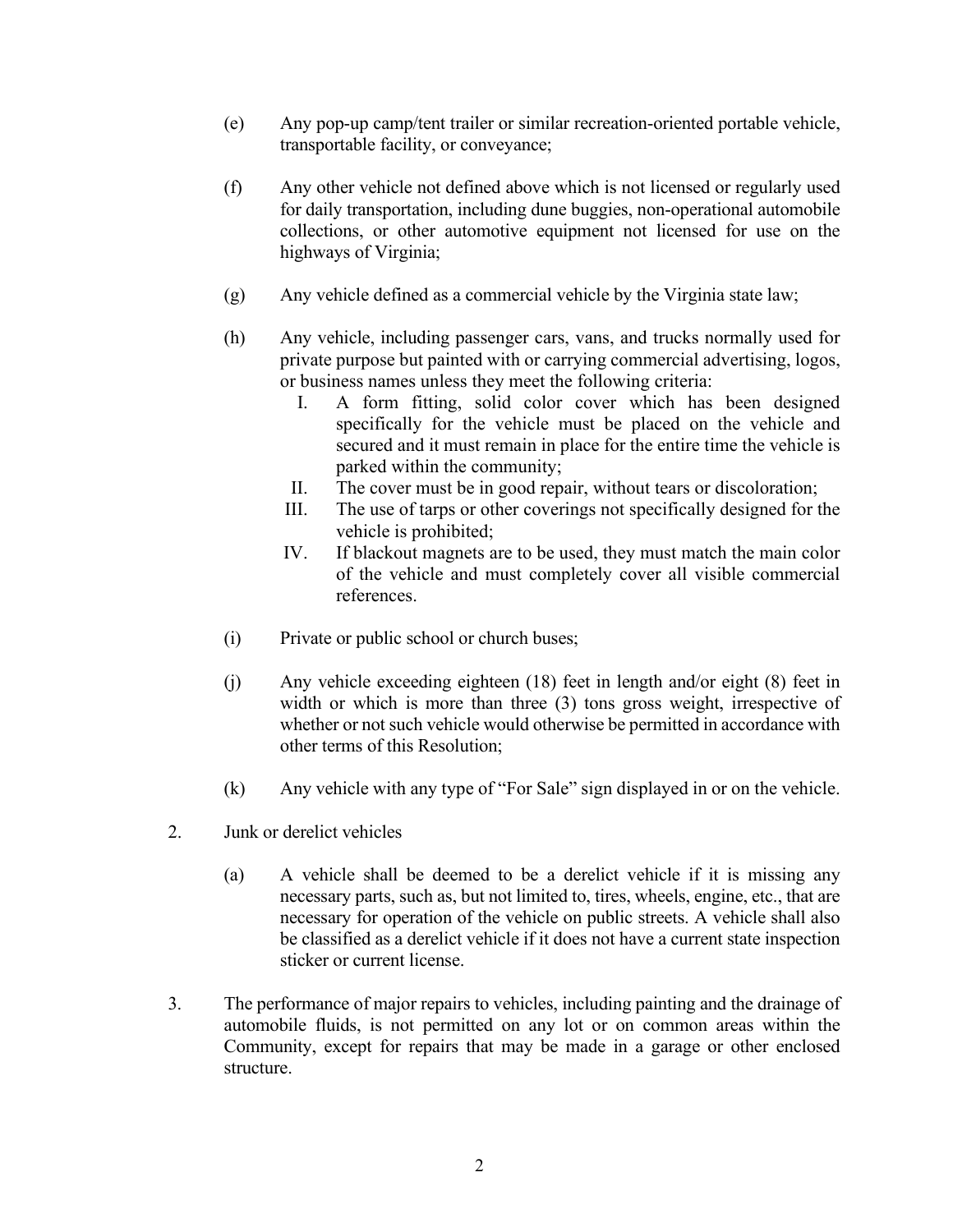- 4. Vehicles may not be parked or stored unattended in a hazardous condition including, but not limited to, vehicles on jacks or blocks.
- 5. Persons driving vehicles on the Property must obey any posted speed limits. In the absence of speed limit signs, the maximum permitted speed is twenty-five (25) miles per hour. The maximum speed on publicly dedicated streets shall be governed by state law and Virginia Department of Transportation (VDOT) regulations. The maximum permitted speed on any private streets which are Common Areas of the Association or ingress/egress easements, or similar, is 25 miles per hour unless otherwise signed or marked. The Association can sign streets as low as 15 miles per hour where deemed necessary.
- 6. All State Laws and County Ordinances apply to Association Common Areas, streets, parking lots, and ingress/egress easements. The Association authorizes the State and County to enforce such laws, ordinances, and requirements as they deem necessary and appropriate.

## B. COMMON AREA RESIDENTIAL PARKING SPACES AND PARKING ON PRIVATE **STREETS**

- 1. Owners of single-family detached and attached homes and their guests are entitled to use common area parking spaces on a first-come, first-served basis, except that the Board of Directors reserves the right to assign parking spaces for guests and visitors at the Board's discretion.
- 2. Vehicles must be parked so as not to obstruct other parking spaces, sidewalks, driveways, fire hydrants, sight lines at intersections, or other ingress/egress areas.
- 3. No vehicles other than those clearly indicated as operated by or for a handicapped person shall be parked in spaces reserved for handicapped parking.
- 4. All vehicles must comply with "No Parking" areas as posted or designated.

## II. ASSOCIATION NOT RESPONSIBLE

Nothing in this resolution shall be construed to hold the Association or the Board of Directors responsible for damage to vehicles or the loss of property from vehicles parked on the common areas.

## III. ENFORCEMENT

A. Association staff and/or the Managing Agent shall have the authority to issue a warning notice to vehicles which are in violation of this parking policy. The notice (Exhibit A of this resolution) shall be placed on the vehicle and a copy retained by staff and/or the Managing Agent.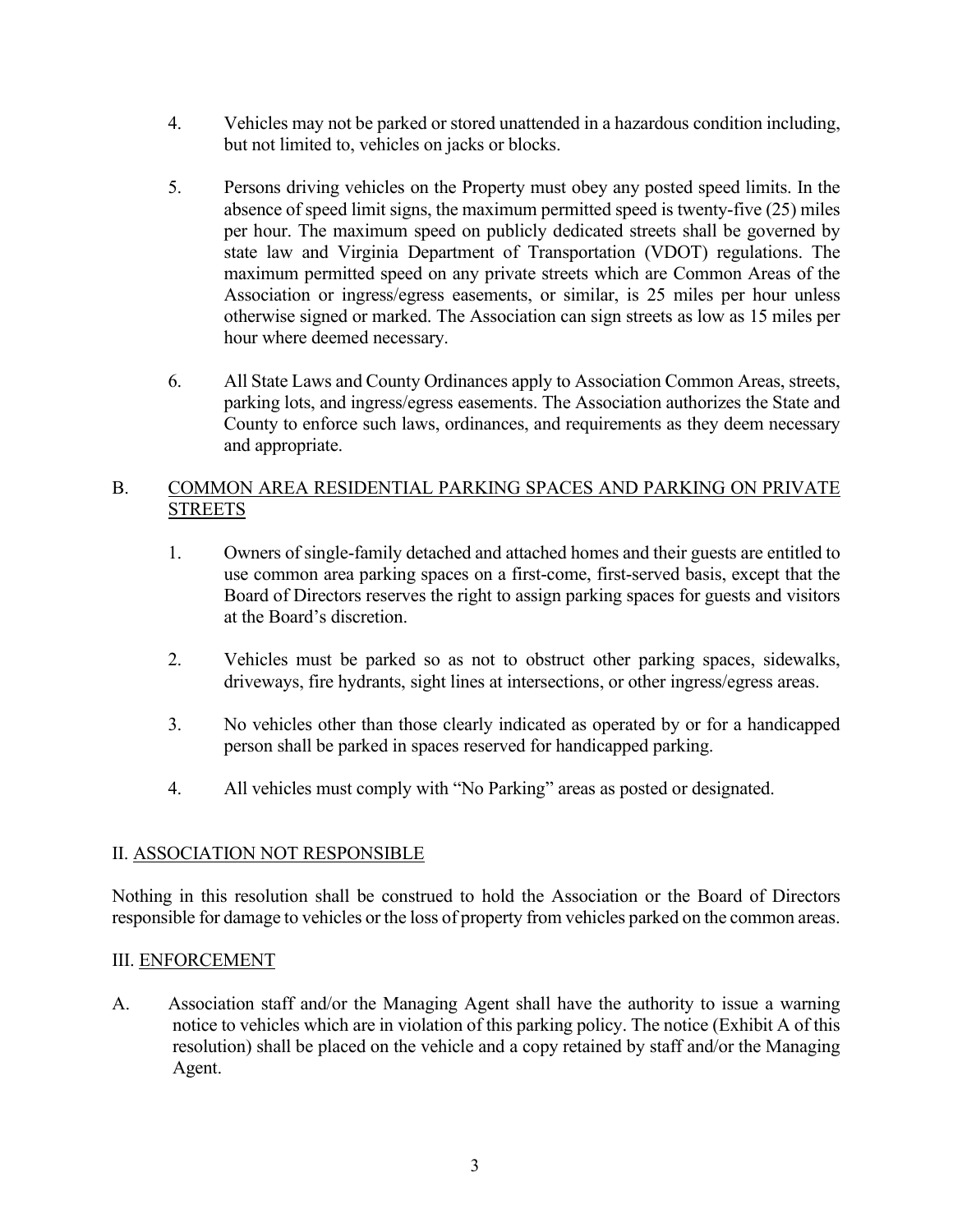- B. Vehicles which are in violation of this resolution on Common Areas or ingress/egress easements are subject to being towed at the owner's risk and expense seventy-two (72) hours from the date of tagging, except that any vehicle previously posted for violation of any of these regulations shall be subject to towing without notice for a repetition of said violation.
- C. In lieu of, or in addition to, towing vehicles which are in violation of this resolution, the Board of Directors may impose penalties in accordance with the provisions of Policy Resolution No. 4.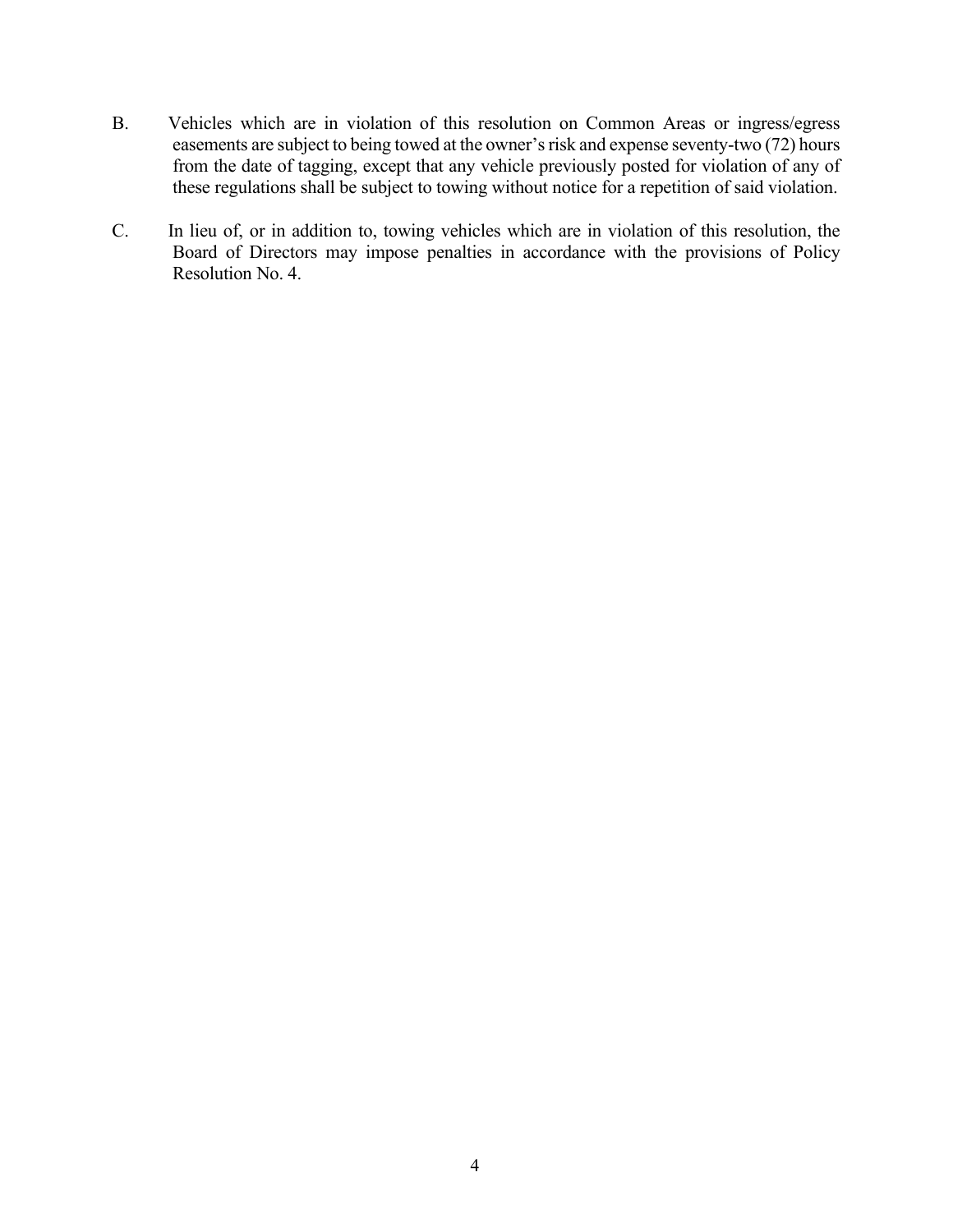#### **EXHIBIT A**

#### **BRAMBLETON COMMUNITY ASSOCIATION**

## YOU ARE IN VIOLATION OF THE DULY ADOPTED VEHICLE POLICY OF THE BRAMBLETON COMMUNITY ASSOCIATION

| Date:                                                                                                                                                 | Time:                                                                                     |                               |  |  |
|-------------------------------------------------------------------------------------------------------------------------------------------------------|-------------------------------------------------------------------------------------------|-------------------------------|--|--|
| Desc:                                                                                                                                                 | ID:                                                                                       |                               |  |  |
| area parking spaces.                                                                                                                                  | <b>PROHIBITED VEHICLE TYPE: Vehicle type not permitted to be parked on lots or common</b> |                               |  |  |
| JUNK, DERELICT OR ABANDONED VEHICLE: Vehicle not in operating condition.                                                                              |                                                                                           |                               |  |  |
| IMPROPERLY PARKED VEHICLE: Occupies more than one marked space, parked in a<br>designated for parking, improperly parked in a reserved parking space. | "No Parking" area, blocking sidewalk, parked on any Common Area or Lot which is not       |                               |  |  |
| condition.                                                                                                                                            | PROHIBITED AUTO REPAIRS: Vehicle left unattended in a visibly disassembled                |                               |  |  |
| FOR SALE SIGN DISPLAYED:                                                                                                                              |                                                                                           |                               |  |  |
|                                                                                                                                                       |                                                                                           | <b>Additional Information</b> |  |  |
| THER                                                                                                                                                  |                                                                                           |                               |  |  |

VIOLATORS ARE SUBJECT TO BEING TOWED AFTER SEVENTY-TWO (72) HOURS FROM THE DATE OF THIS NOTICE AT OWNER'S RISK AND EXPENSE. The Association assumes no responsibility whatsoever for any damage to vehicles towed.

ANY VEHICLE PREVIOUSLY POSTED FOR A VIOLATION OF ANY OF THESE REGULATIONS SHALL BE SUBJECT TO TOWING WITHOUT NOTICE FOR ANY SECOND VIOLATION OF ANY OF THESE REGULATIONS.

## FOR FURTHER INFORMATION -- CONTACT Brambleton Community Association at 703-542-6263

| <b>Location Parked:</b> | *Date Towed |
|-------------------------|-------------|
| *Posted By:             | *Time Towed |
| Signature:              | *Towed By   |
| Vehicle Description:    |             |